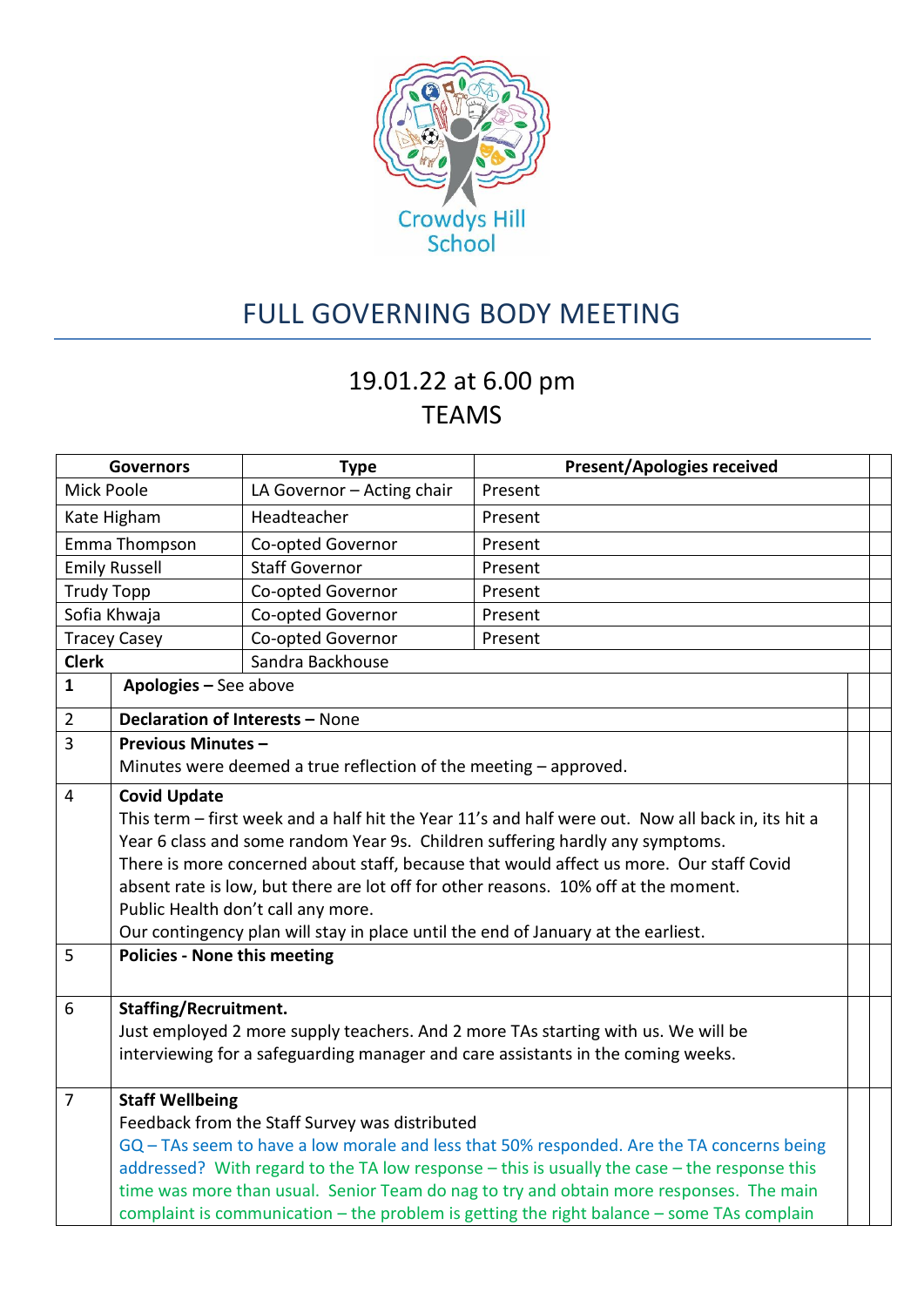|    | that they are bombarded with emails that don't directly affect them, and others think we don't     |  |  |
|----|----------------------------------------------------------------------------------------------------|--|--|
|    | send enough!                                                                                       |  |  |
|    | The teacher response was 80%                                                                       |  |  |
|    | GQ - have the responses been feed back to the staff? Yes, as an email and then it will be fed      |  |  |
|    | back at the well-being meeting.                                                                    |  |  |
|    |                                                                                                    |  |  |
| 8  | Quality Assurance - Term 2                                                                         |  |  |
|    | Vulnerable Pupil - there seems to be some action points around the TAs.                            |  |  |
|    | There were no questions from Governors                                                             |  |  |
|    |                                                                                                    |  |  |
| 9  | <b>Headteacher's Report</b>                                                                        |  |  |
|    | Governor Report (short)                                                                            |  |  |
|    | GQ - Staff Attendance - is Covid absence reported separate r part of the overall? Part of the      |  |  |
|    | overall.                                                                                           |  |  |
|    | GQ - Fire Drill - have the actions been addressed? Yes - there wasn't anything major that          |  |  |
|    | needed actioning                                                                                   |  |  |
|    |                                                                                                    |  |  |
|    | <b>HTs Report (long) Autumn Term</b>                                                               |  |  |
|    | GQ - Behaviour a jump in sexual harassment - why? It is new way of reporting it and it is now      |  |  |
|    | on SIMs as sexual harassment. There has been a lot of training for the Staff who are now more      |  |  |
|    | aware of what is sexual harassment and what is bullying.                                           |  |  |
|    | GQ - Is there any mediation between the affected pupils? Not at the moment, but it is a good       |  |  |
|    | idea and we will look at it and try and get it set up. Kate likes the idea. Maybe the children can |  |  |
|    | go to mediation instead of catch-up.                                                               |  |  |
|    | GQ - KS4 English - there appears to be problems here? There is a problem with the data. A lot      |  |  |
|    | of the staff put the data in during the Christmas holiday not realising the deadline was before    |  |  |
|    | we broke up.                                                                                       |  |  |
|    | CQ - Can Governors see how EFL is working with a student? There have been some issues with         |  |  |
|    | EfL - Kate is not convinced that it is working for core subjects - it is very good for EHCPs. It   |  |  |
|    | seems to work for Primary, but not Secondary. Teachers have been canvassed for their               |  |  |
|    | opinions. Kate will feed-back to Governors at the next meeting.                                    |  |  |
|    |                                                                                                    |  |  |
| 10 | <b>Training</b>                                                                                    |  |  |
|    | Tracey has done the new governor training.                                                         |  |  |
|    |                                                                                                    |  |  |
| 11 | SEF & Development Plan - Standing item                                                             |  |  |
|    | Nothing has changed on it. The documents are reviews                                               |  |  |
| 12 | <b>Governor Monitoring Visits</b>                                                                  |  |  |
|    | No monitoring visits yet due to Covid.                                                             |  |  |
|    | Trudy to conduct the Health & Safety Monitoring and will report back.                              |  |  |
| 13 | Safeguarding - Standing Item                                                                       |  |  |
|    | Emma Orchard to join next meeting.                                                                 |  |  |
|    | Big push on sexual harassment/bullying training for staff.                                         |  |  |
|    | Seen an increase in pupils sending inappropriate pictures to each other, at the moment.            |  |  |
|    |                                                                                                    |  |  |
| 14 | Academy - Standing item                                                                            |  |  |
|    | Slides from the working party were discussed.                                                      |  |  |
|    | There is no answer to which one is the best.                                                       |  |  |
|    | The question is - what does Crowdys want to get out of a MAT?                                      |  |  |
|    | At the last meeting of the working group nobody turned up.                                         |  |  |
|    |                                                                                                    |  |  |